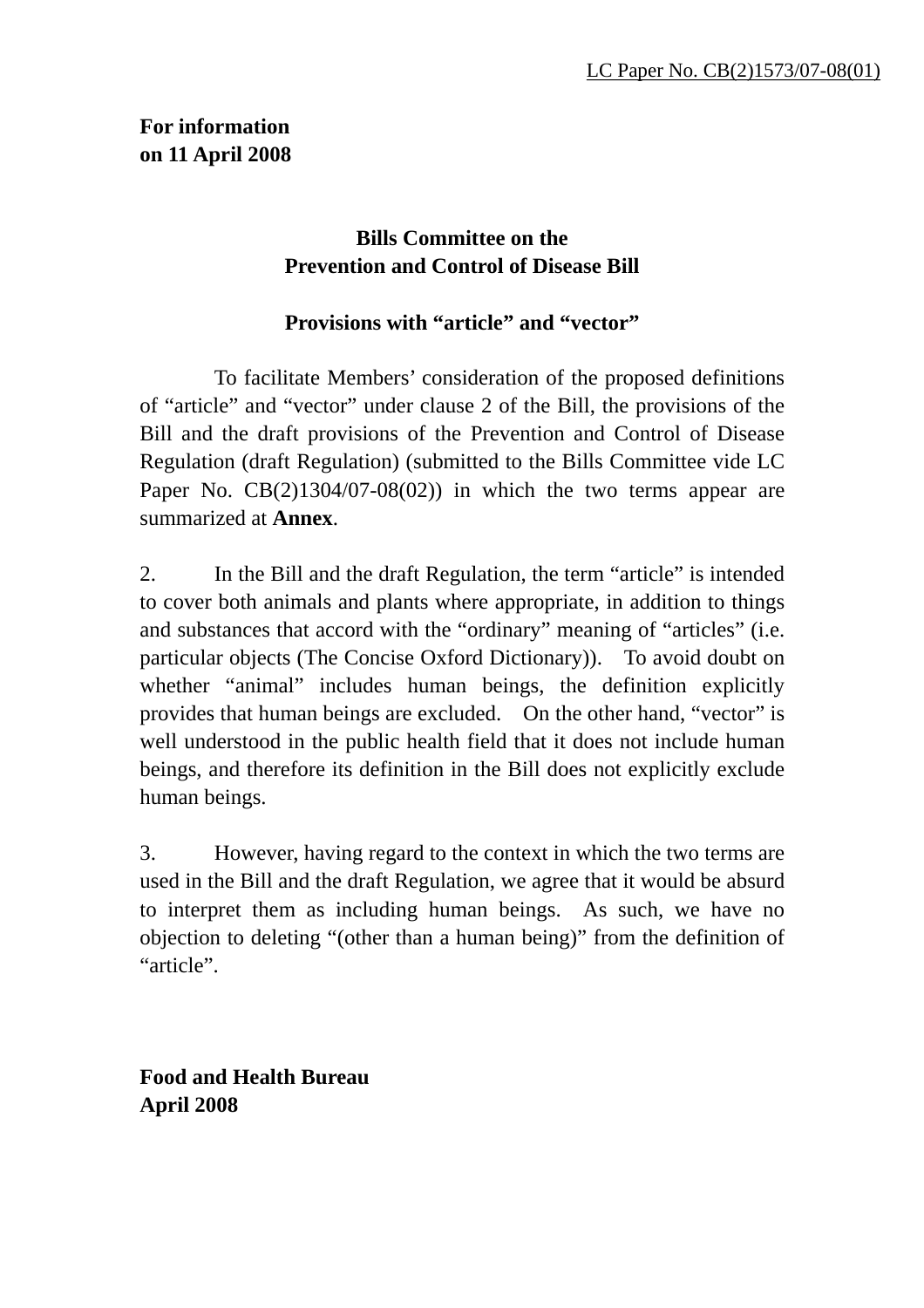#### **Annex**

# **Provisions in the Bill and draft Prevention and Control of Disease Regulation where "article" and "vector" appear**

### A. "Article"

| <b>The Bill</b>                                               | <b>Draft Prevention and Control of Disease Regulation</b> |
|---------------------------------------------------------------|-----------------------------------------------------------|
| Clause 2                                                      | Clause A2                                                 |
| "contaminated" (污染) means the presence of a toxic agent or    | "point of entry" (入境口岸) means -                           |
| matter on the surface of or inside the body of, or in, a      | an entry or exit passage for $-$<br>$\left( a\right)$     |
| human being or an <b>article</b> in a manner that may pose a  | people entering or leaving Hong Kong;<br>(i)              |
| public health risk;                                           | cross-boundary conveyances entering or<br>(ii)            |
| "infected" (感染、受感染) means the presence of an infectious       | leaving Hong Kong; or                                     |
| agent on the surface of or inside the body of, or in, a human | (iii)<br>articles being transported into or out of        |
| being or an <b>article</b> ;                                  | Hong Kong; or                                             |
| "isolation" (隔離) means $-$                                    | a place adjacent to the entry or exit passage in<br>(b)   |
| the isolation of an area or a place in such a<br>(a)          | which any service is provided to the people or in         |
| manner as to prevent the spread of a                          | respect of the cross-boundary conveyances                 |
| disease or contamination; or                                  | entering or leaving Hong Kong or in respect of            |
| the segregation and detention of any person<br>(b)            | the <b>articles</b> being transported into or out of Hong |
| or <b>article</b> in such a manner as to prevent              | Kong;                                                     |
| the spread of a disease or contamination;                     |                                                           |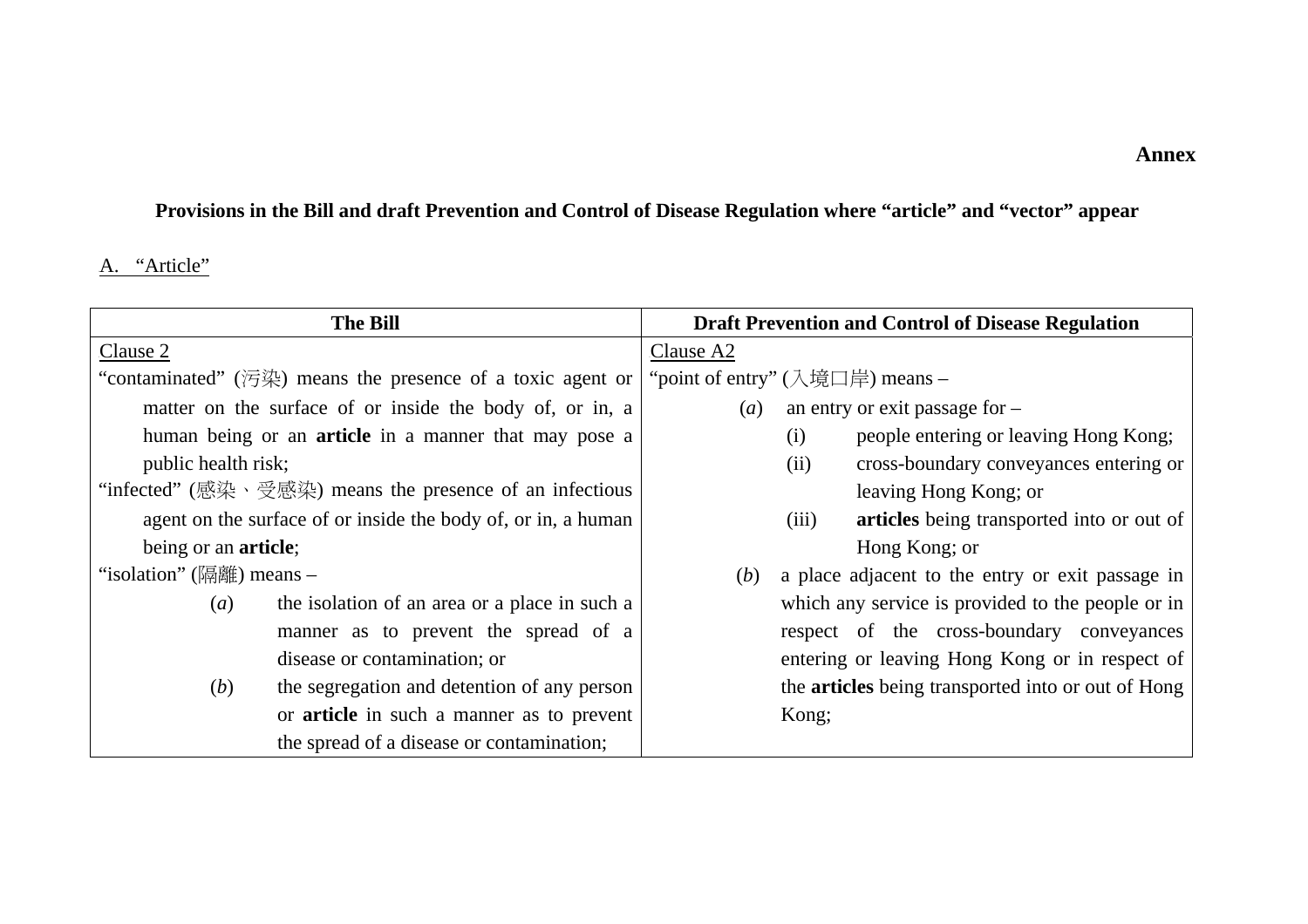| <b>The Bill</b>                                                           | <b>Draft Prevention and Control of Disease Regulation</b>        |
|---------------------------------------------------------------------------|------------------------------------------------------------------|
| Clause 3                                                                  | Clause $C1(2)(c)$                                                |
| With the approval in writing of the Director, a<br>(1)                    | $\cdots$                                                         |
| health officer may, for the purpose of the control or preventing          | (2)<br>On entering a place under this section, a health          |
| the spread of any disease that poses a public health risk, seize any      | officer $may -$                                                  |
| article or part of an article if the health officer has reason to         | .                                                                |
| believe the <b>article</b> or the part $-$                                | seize any article or part of an article for<br>(c)               |
| is an infectious agent; or<br>(a)                                         | examination or testing if he has reason to                       |
| contains an infectious agent.<br>(b)                                      | suspect that the <b>article</b> is $-$                           |
| A health officer may cause any tests to be<br>(2)                         | (i)<br>a source of a specified infectious                        |
| performed on an <b>article</b> or part of it that is seized under         | disease; or                                                      |
| subsection (1).                                                           |                                                                  |
| The owner of the <b>article</b> or part of the <b>article</b> or a<br>(3) |                                                                  |
| person who has possession of the <b>article</b> or the part shall furnish |                                                                  |
| such reasonable assistance as a health officer may require of that        |                                                                  |
| person for the purpose of exercising the health officer's power of        |                                                                  |
| seizure.                                                                  |                                                                  |
| Clause 4                                                                  | Clause C <sub>3</sub>                                            |
| If a person lands or attempts to land, or otherwise<br>(1)                | (1)<br>A health officer may enter, without a warrant, a          |
| brings into Hong Kong, any <b>article</b> in contravention of this        | point of entry or a cross-boundary conveyance for the purpose of |
| Ordinance, the <b>article</b> shall be liable to be forfeited by a health | inspecting whether the point of entry, the cross-boundary        |
| officer.                                                                  | conveyance or any <b>article</b> in or carried in or on it $-$   |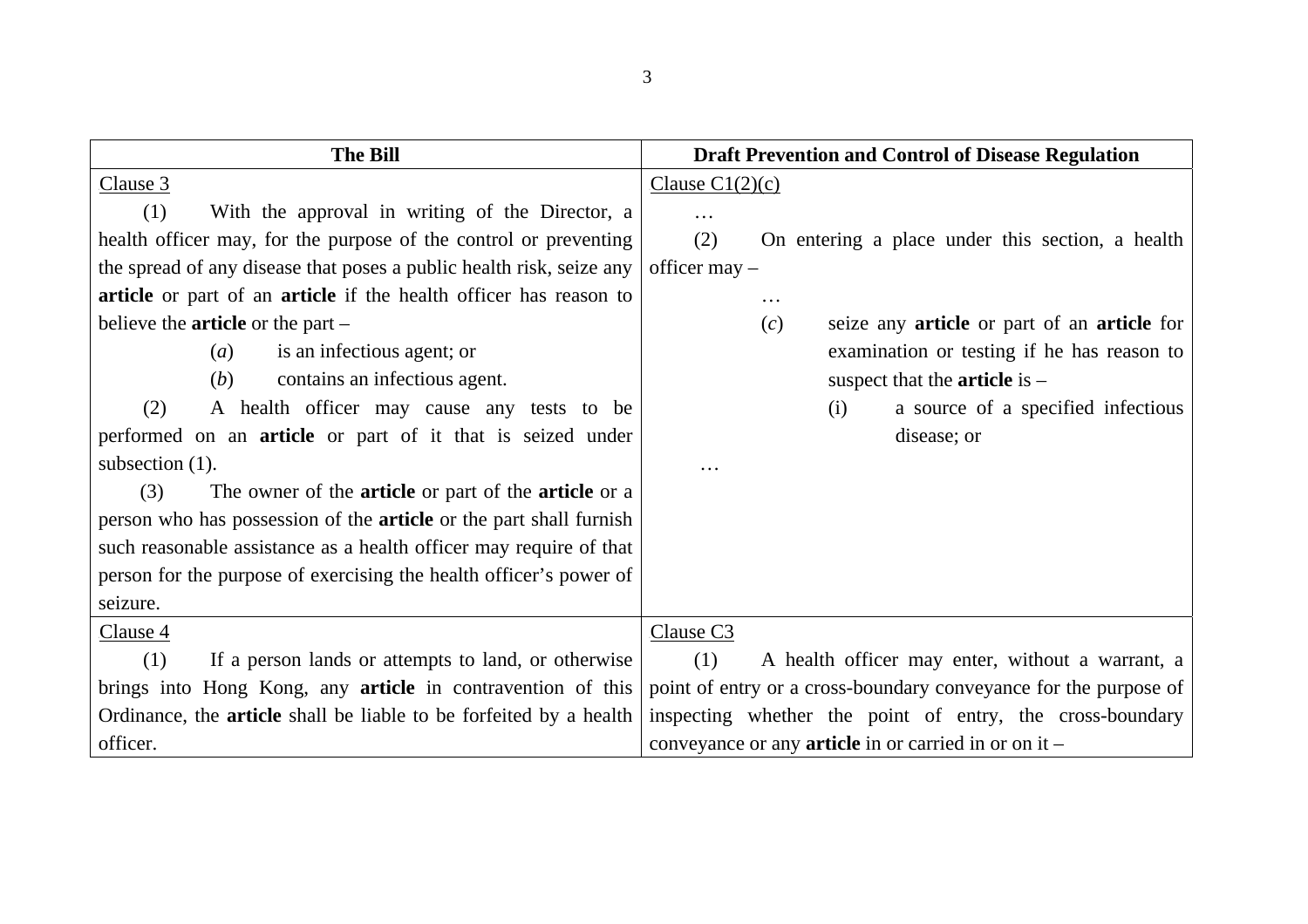| <b>The Bill</b>                                                           | <b>Draft Prevention and Control of Disease Regulation</b>           |
|---------------------------------------------------------------------------|---------------------------------------------------------------------|
| Subsection (1) does not apply to the landing of or<br>(2)                 | is maintained in a sanitary condition; and<br>(a)                   |
| bringing into a place of isolation or quarantine any <b>article</b> under | is kept free from sources of an infectious<br>( <i>b</i> )          |
| the direction of a health officer.                                        | disease or contamination.                                           |
|                                                                           | On entering a point of entry or a cross-boundary<br>(2)             |
|                                                                           | conveyance under subsection (1), a health officer may, for the      |
|                                                                           | purpose of ascertaining the sanitary condition of the point of      |
|                                                                           | entry or the cross-boundary conveyance –                            |
|                                                                           | seize any <b>article</b> or part of an <b>article</b> for<br>(a)    |
|                                                                           | examination or testing;                                             |
|                                                                           |                                                                     |
| Clause $7(2)$                                                             | Clause $E2$ (Note: Clause E1 provides for isolation and quarantine  |
| Without limiting the generality of subsection (1), the regulation         | of persons.)                                                        |
| may provide for any or all of the following –                             | If a health officer has reason to believe that an<br>(1)            |
| $\cdots$                                                                  | article is infected with a specified infectious disease, he may, by |
| the prohibition or regulation of the disposal, importation,<br>(d)        | order in writing, place the <b>article</b> under isolation.         |
| transit, transhipment, exportation or removal of -                        | A health officer may remove an <b>article</b> to any place<br>(2)   |
| .                                                                         | for the purpose of placing the <b>article</b> under isolation.      |
| infected <b>articles</b> ; or<br>(ii)                                     | An article that is placed under isolation may be<br>(3)             |
|                                                                           | detained at any place appointed by a health officer for such        |
| the prohibition or regulation of -<br>(e)                                 | period and subject to such conditions as he may specify.            |
| $\cdots$                                                                  | (4)<br>A person shall not remove an <b>article</b> that is placed   |

4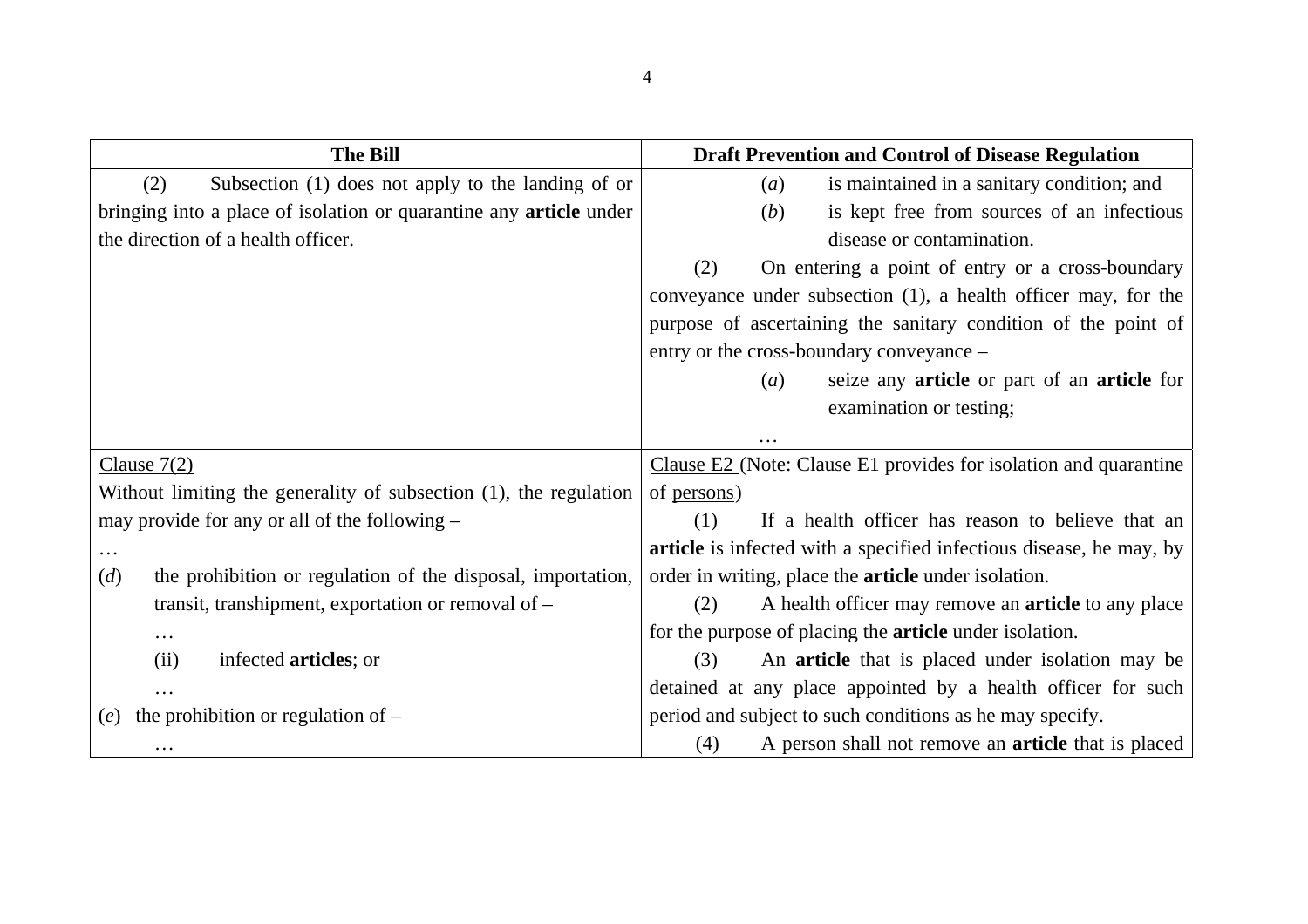| <b>The Bill</b>                                                        | <b>Draft Prevention and Control of Disease Regulation</b>       |
|------------------------------------------------------------------------|-----------------------------------------------------------------|
| the importation, transit, transhipment or exportation<br>(ii)          | under isolation from the place where it is isolated without the |
| of any <b>article</b> ;                                                | permission of a health officer.                                 |
|                                                                        | .                                                               |
| the isolation or quarantine of any person, article or place and<br>(f) |                                                                 |
| their management or disposal while under isolation or                  |                                                                 |
| quarantine and the occupation of any place required for                |                                                                 |
| isolation or quarantine;                                               |                                                                 |
|                                                                        |                                                                 |
| $(g)$ in relation to conveyances –                                     |                                                                 |
| $\cdots$<br>the disembarking of any person or the unloading of<br>(ii) |                                                                 |
| any <b>article</b> from them;                                          |                                                                 |
| .                                                                      |                                                                 |
| $(m)$ the action that a health officer may take in any residential     |                                                                 |
| premises or other place referred to in paragraph ( <i>l</i> ) after    |                                                                 |
| entering or breaking into it, including –                              |                                                                 |
| $\ddotsc$                                                              |                                                                 |
| the seizure of any <b>article</b> in the residential premises<br>(iii) |                                                                 |
| or place; and                                                          |                                                                 |
|                                                                        |                                                                 |
|                                                                        |                                                                 |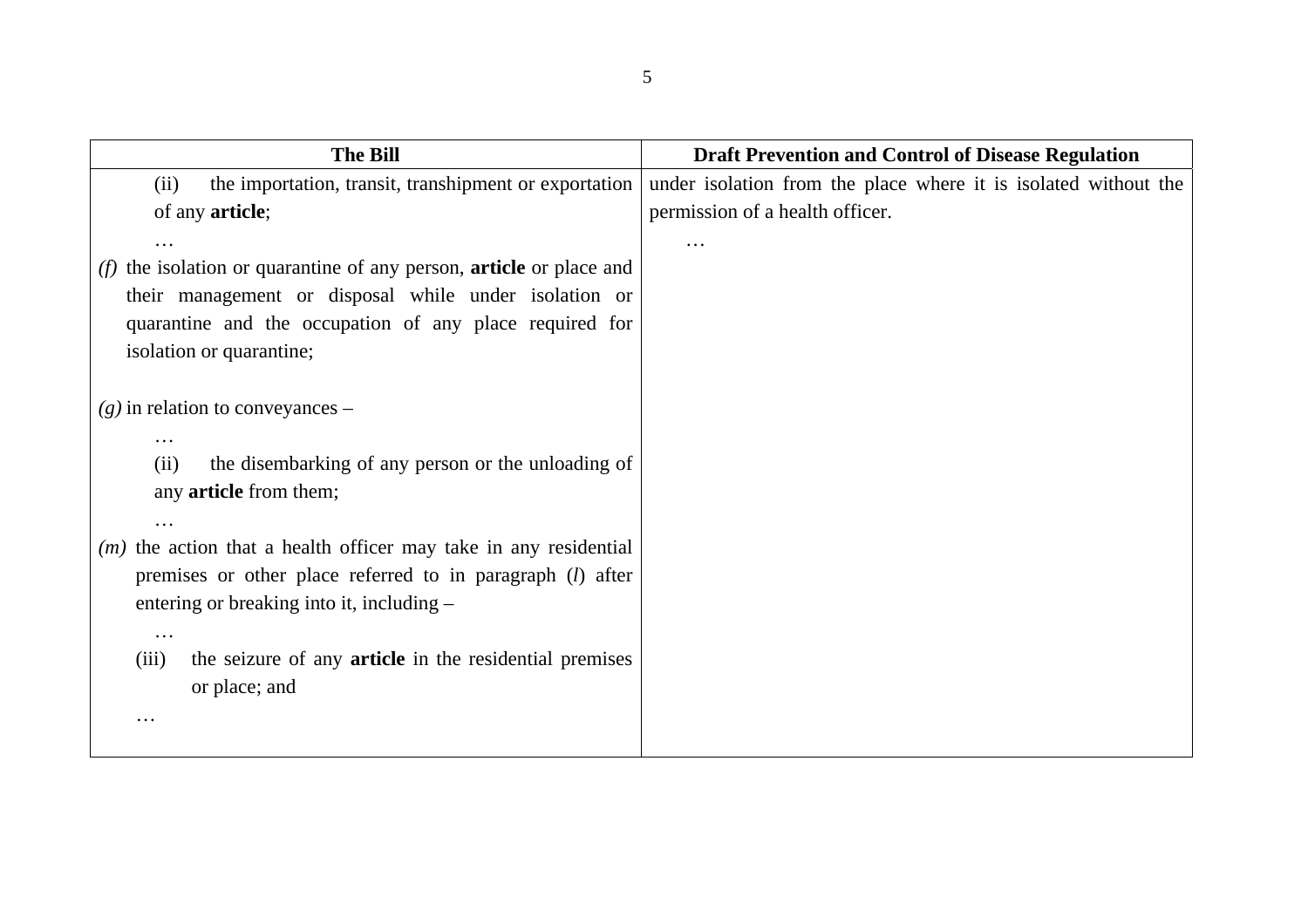| <b>The Bill</b>                                                                                                                                                                                                                                                                                                | <b>Draft Prevention and Control of Disease Regulation</b>                 |
|----------------------------------------------------------------------------------------------------------------------------------------------------------------------------------------------------------------------------------------------------------------------------------------------------------------|---------------------------------------------------------------------------|
| stopping, removing or detaining any person, conveyance or<br>(n)<br>article;                                                                                                                                                                                                                                   |                                                                           |
| different kinds of disease or contamination control measures,<br>$\left( 0\right)$<br>and ordering or applying such measures in respect of any<br>person, place or <b>article</b> ;                                                                                                                            |                                                                           |
| the destruction of any <b>article</b> referred to in paragraph $(o)$ or<br>(p)<br>the prohibition or regulation of its removal or the closing of<br>any place for applying any measures referred to in paragraph<br>(o);                                                                                       |                                                                           |
| (s) seizing or destroying any infectious agent or any infected or<br>contaminated <b>article</b> and the collection or submission of any<br>sample or <b>article</b> for the purpose of examination or testing or<br>regulating the sanitariness of any place or keeping any place<br>free from contamination; |                                                                           |
| Clause 12                                                                                                                                                                                                                                                                                                      | Clause E7                                                                 |
| (1)<br>Where any <b>article</b> is damaged, destroyed, seized,                                                                                                                                                                                                                                                 | (1)<br>Without the permission of a health officer, no                     |
| surrendered or is submitted to any person pursuant to this                                                                                                                                                                                                                                                     | person other than a health officer shall bring any <b>article</b> into or |
| Ordinance, the Director may order the payment of such                                                                                                                                                                                                                                                          | take any <b>article</b> out of a place that is placed under isolation.    |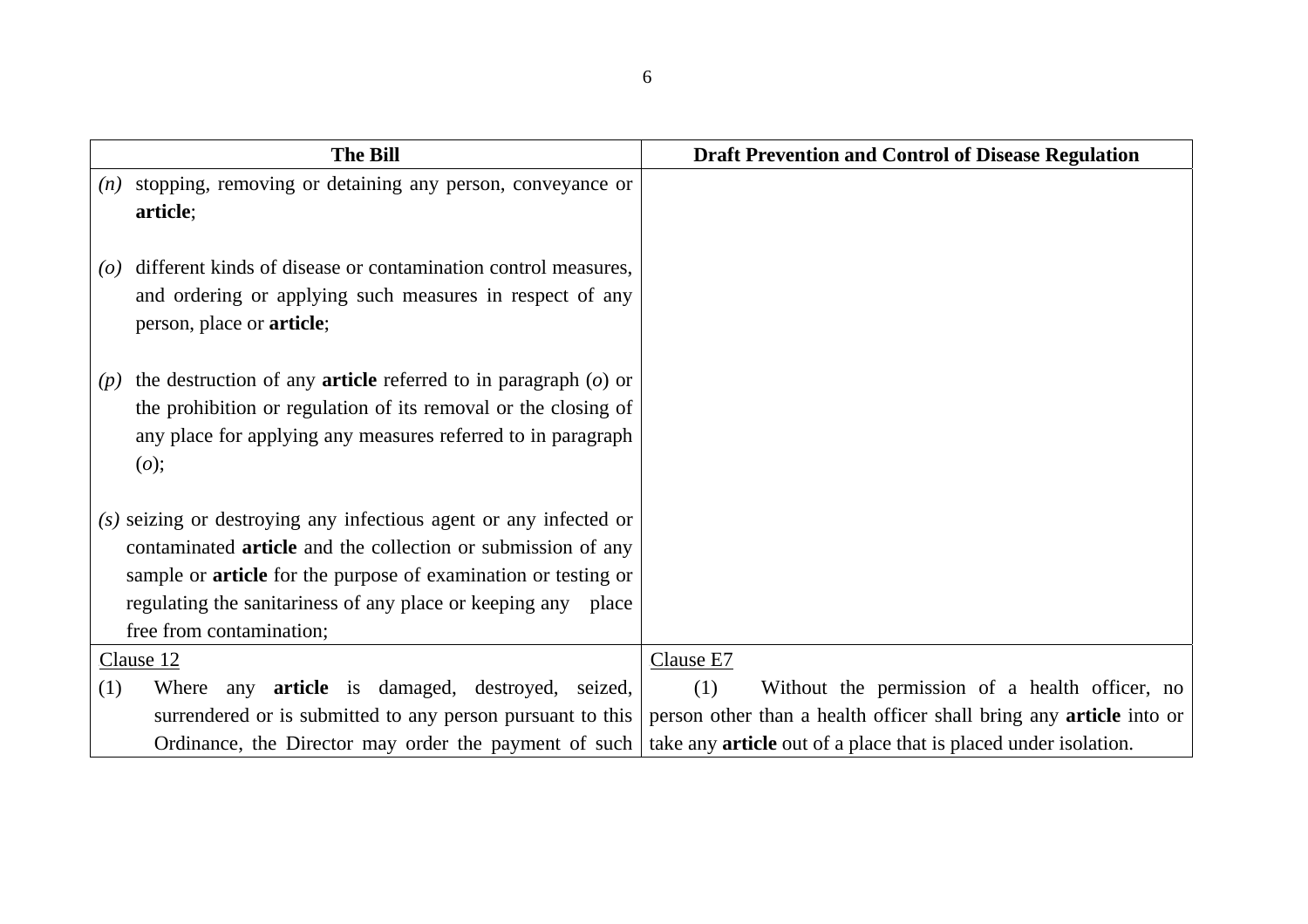| <b>The Bill</b>                                             | <b>Draft Prevention and Control of Disease Regulation</b>           |
|-------------------------------------------------------------|---------------------------------------------------------------------|
| compensation as is just and equitable in the circumstances. | A health officer may seize any <b>article</b> that is<br>(2)        |
| $\ddots$                                                    | brought into or taken out of a place in contravention of subsection |
|                                                             | (1).                                                                |
|                                                             | $\cdots$                                                            |
|                                                             | Clause G1                                                           |
|                                                             | $\ddotsc$                                                           |
|                                                             | Except with the permission of a health officer, a<br>(4)            |
|                                                             | person other than a health officer shall not -                      |
|                                                             | (a)<br>enter or occupy; or                                          |
|                                                             | (b)<br>bring any <b>article</b> into or take any <b>article</b>     |
|                                                             | out of,                                                             |
|                                                             | any premises closed under subsection (3).                           |
|                                                             | $\ddots$                                                            |
|                                                             | Clause G <sub>2</sub>                                               |
|                                                             | $\ddots$                                                            |
|                                                             | (3)<br>Except with the permission of a health officer, a            |
|                                                             | person other than a health officer shall not -                      |
|                                                             | board or remain in; or<br>(a)                                       |
|                                                             | bring any <b>article</b> into or take any <b>article</b><br>(b)     |
|                                                             | out of,                                                             |
|                                                             | a conveyance closed under subsection (2).                           |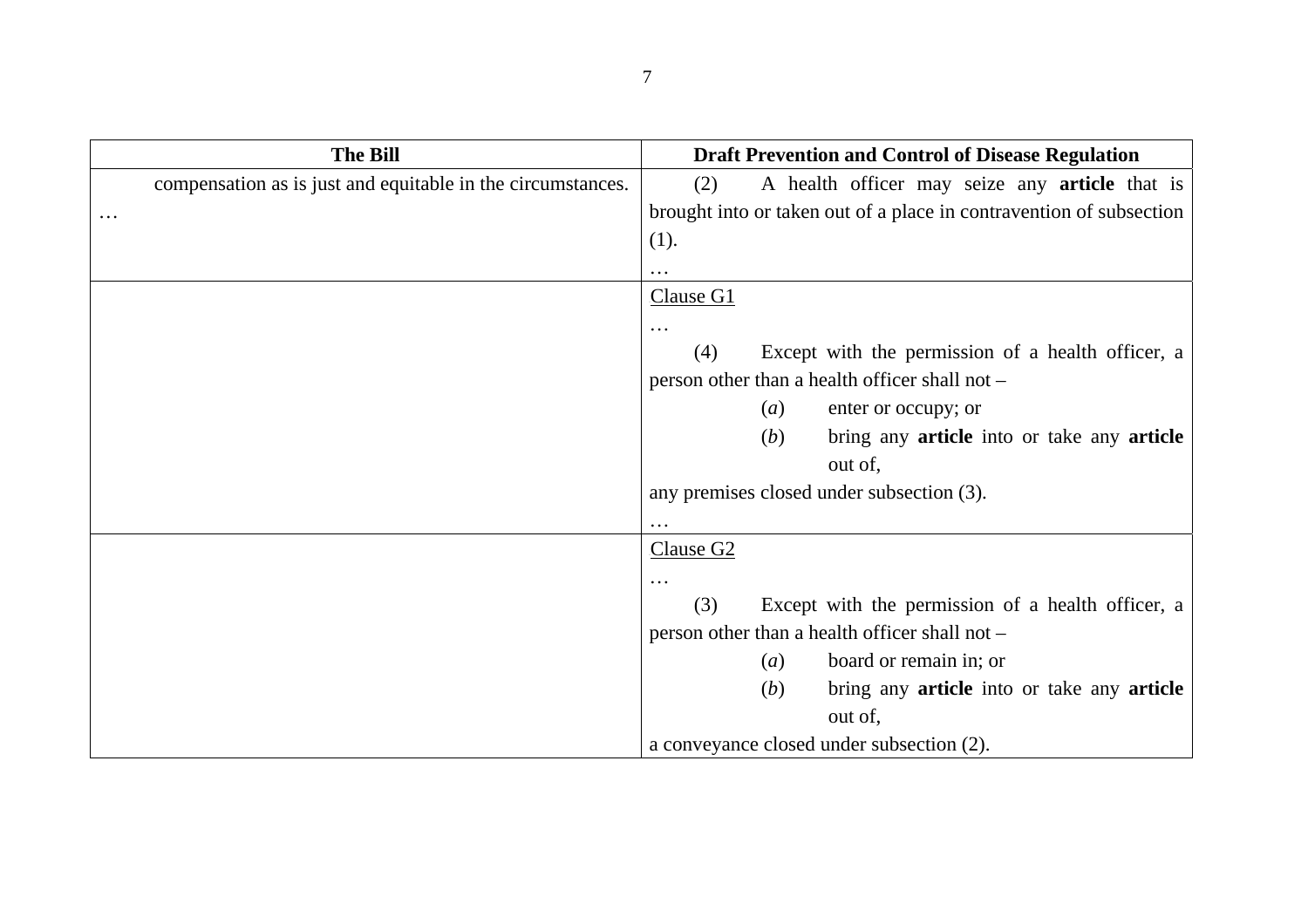| <b>The Bill</b> | <b>Draft Prevention and Control of Disease Regulation</b>                       |
|-----------------|---------------------------------------------------------------------------------|
|                 | Clause G5                                                                       |
|                 | (1)<br>If a health officer has reason to believe that an                        |
|                 | article is, or may have been, infected with a specified infectious              |
|                 | disease, he may $-$                                                             |
|                 | order a disease control measure to be<br>$\left(a\right)$                       |
|                 | carried out in respect of the <b>article</b> ; or                               |
|                 | except where the <b>article</b> is a conveyance,<br>( <i>b</i> )                |
|                 | destroy the <b>article</b> .                                                    |
|                 | (2)<br>The costs of carrying out any disease control                            |
|                 | measure in respect of an <b>article</b> or the destruction of an <b>article</b> |
|                 | may be recovered, as a debt due to the Government, from –                       |
|                 | where the <b>article</b> is a conveyance, its<br>$\left(a\right)$               |
|                 | operator; or                                                                    |
|                 | in the case of other articles, the owner or<br>( <i>b</i> )                     |
|                 | the person who has possession or control of                                     |
|                 | the articles.                                                                   |
|                 | Clause J3                                                                       |
|                 | An operator of a cross-boundary vessel that enters<br>(1)                       |
|                 | the waters of Hong Kong shall ensure that no person is                          |
|                 | disembarked and no <b>article</b> is unloaded from the vessel, unless           |
|                 | permitted by a health officer or the vessel has been granted free               |

8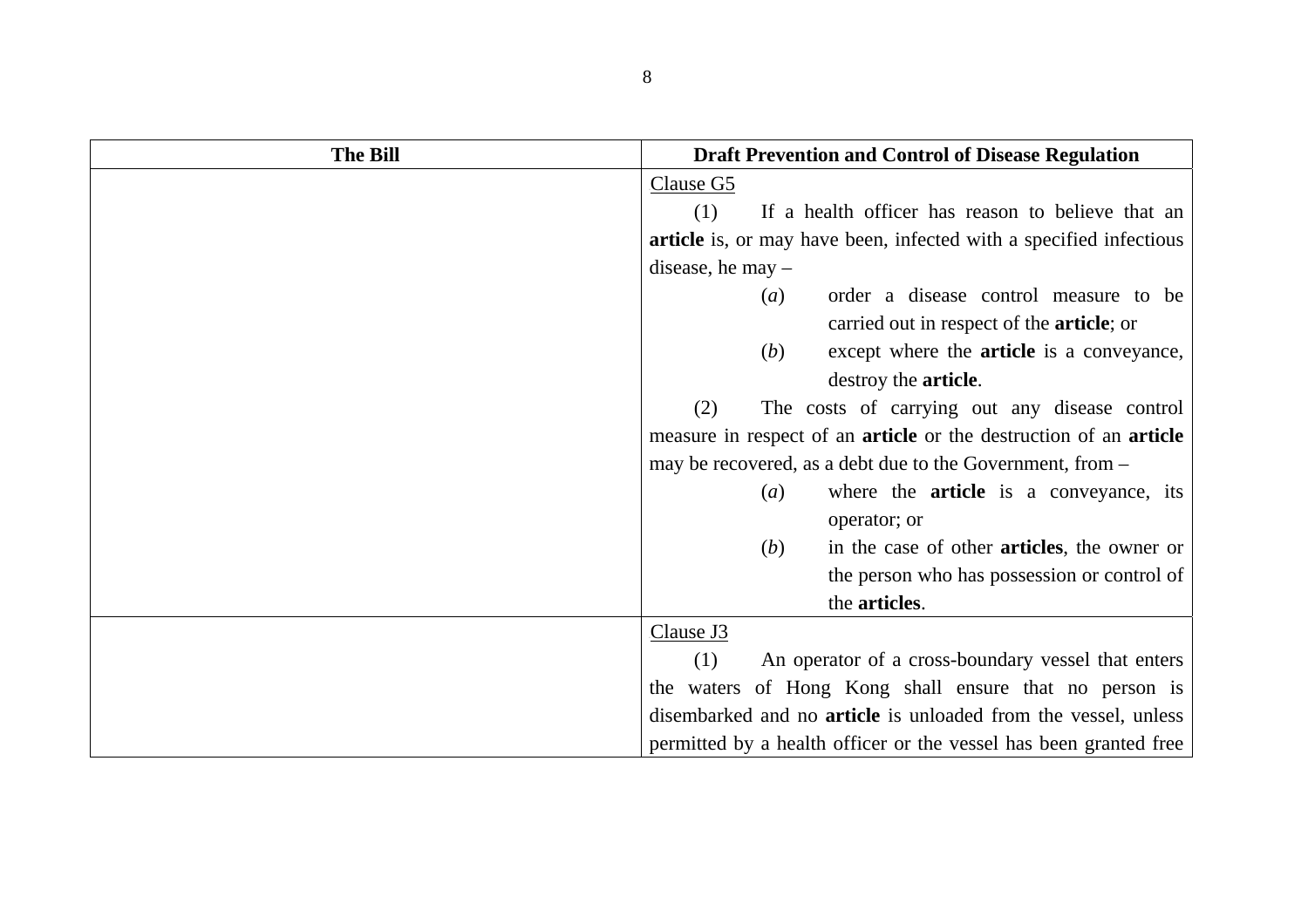| <b>The Bill</b> | <b>Draft Prevention and Control of Disease Regulation</b>                   |
|-----------------|-----------------------------------------------------------------------------|
|                 | pratique.                                                                   |
|                 | A health officer may permit the disembarking of<br>(2)                      |
|                 | persons and unloading of <b>articles</b> from a cross-boundary vessel       |
|                 | that has not been granted free pratique.                                    |
|                 |                                                                             |
|                 | Clause J4                                                                   |
|                 | Where a cross-boundary vessel is showing a<br>(1)                           |
|                 | quarantine signal, except with the permission of a health officer,          |
|                 | no person other than a health officer may approach within 30 m              |
|                 | of the vessel or receive or take any person or <b>article</b> , directly or |
|                 | indirectly, from the vessel or from any person on board the                 |
|                 | vessel.                                                                     |
|                 |                                                                             |
|                 | Clause K1                                                                   |
|                 | If a health officer has reason to believe that there<br>(1)                 |
|                 | exists or existed on board a cross-boundary aircraft a case or              |
|                 | source of a specified infectious disease or a case or source of             |
|                 | contamination, he may direct the Director-General of Civil                  |
|                 | Aviation to prohibit the aircraft from –                                    |
|                 |                                                                             |
|                 | embarking or disembarking any person or<br>(c)                              |